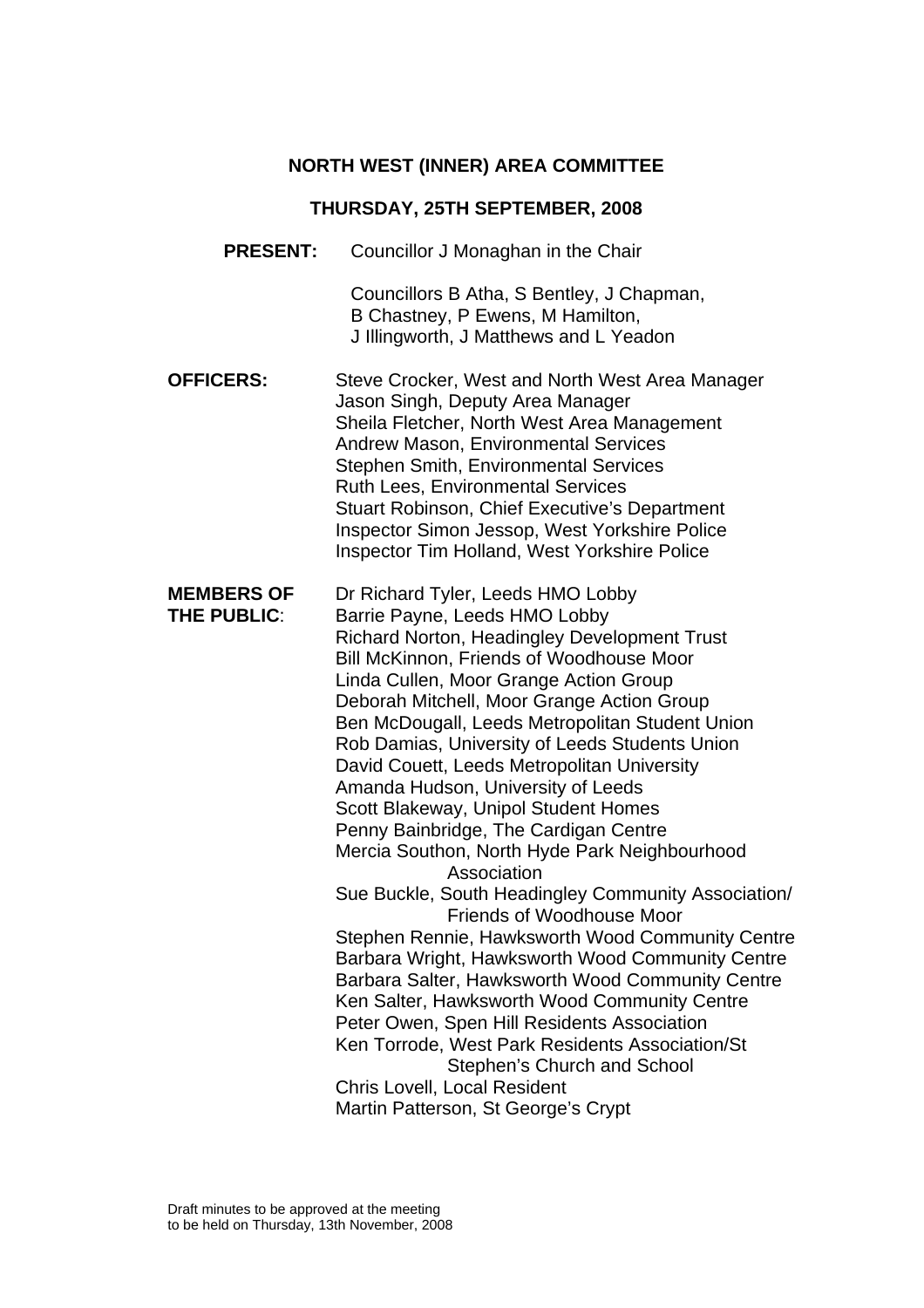#### **23 Chair's Opening Remarks**

The Chair welcomed everyone to the September meeting of the North West (Inner) Area Committee held at Hawksworth Wood Primary School, Cragside Walk, Leeds 5.

#### **24 Declarations of Interest**

The following personal declarations were made:-

- Councillor J Chapman in her capacity as a Director of West/North West Homes ALMO (Agenda Item 9) (Minute 30 refers)
- Councillor J Illingworth in his capacity as a Member on the ALMO Inner North West Area Panel (Agenda Item 9) (Minute 30 refers)
- Councillor J Illingworth in his capacity as an unpaid Director of Leeds Organic Growers in relation to the collection and composting of green garden waste (Agenda Item 13) (Minute 34 refers)
- Councillor M Hamilton in his capacity as an employee of the University of Leeds (Agenda Item 14) (Minute 35 refers)
- Councillor J Illingworth in his capacity as an employee of the University of Leeds (Agenda Item 14) (Minute 35 refers)
- Councillor J Illingworth in view of his wife's capacity as Chair of the Bethel Elderly Day Centre Management Committee (Agenda Item 15) (Minute 36 refers)

#### **25 Apologies for Absence**

Apologies for absence were received on behalf of Councillor K Hussain and Councillor L Rhodes-Clayton.

A number of apologies received from West Yorkshire Police and members of the public were also read out at the meeting.

#### **26 Open Forum**

In accordance with paragraphs 6.24 and 6.25 of the Area Committee Procedure Rules, the Chair allowed members of the public to make representations or ask questions on matters within the terms of reference of the Area Committee.

#### (a) Proposed Disposal of the West Park Centre etc

Linda Cullen, Moor Grange Action Group raised her concerns about the proposed disposal of the West Park Centre and requested the Area Committee to delay the disposal until public consultation had taken place.

Bill McKinnon, Friends of Woodhouse Moor also raised his continuing concerns about the future of the Abbey Grange playing fields which were noted and acknowledged by the Area Committee.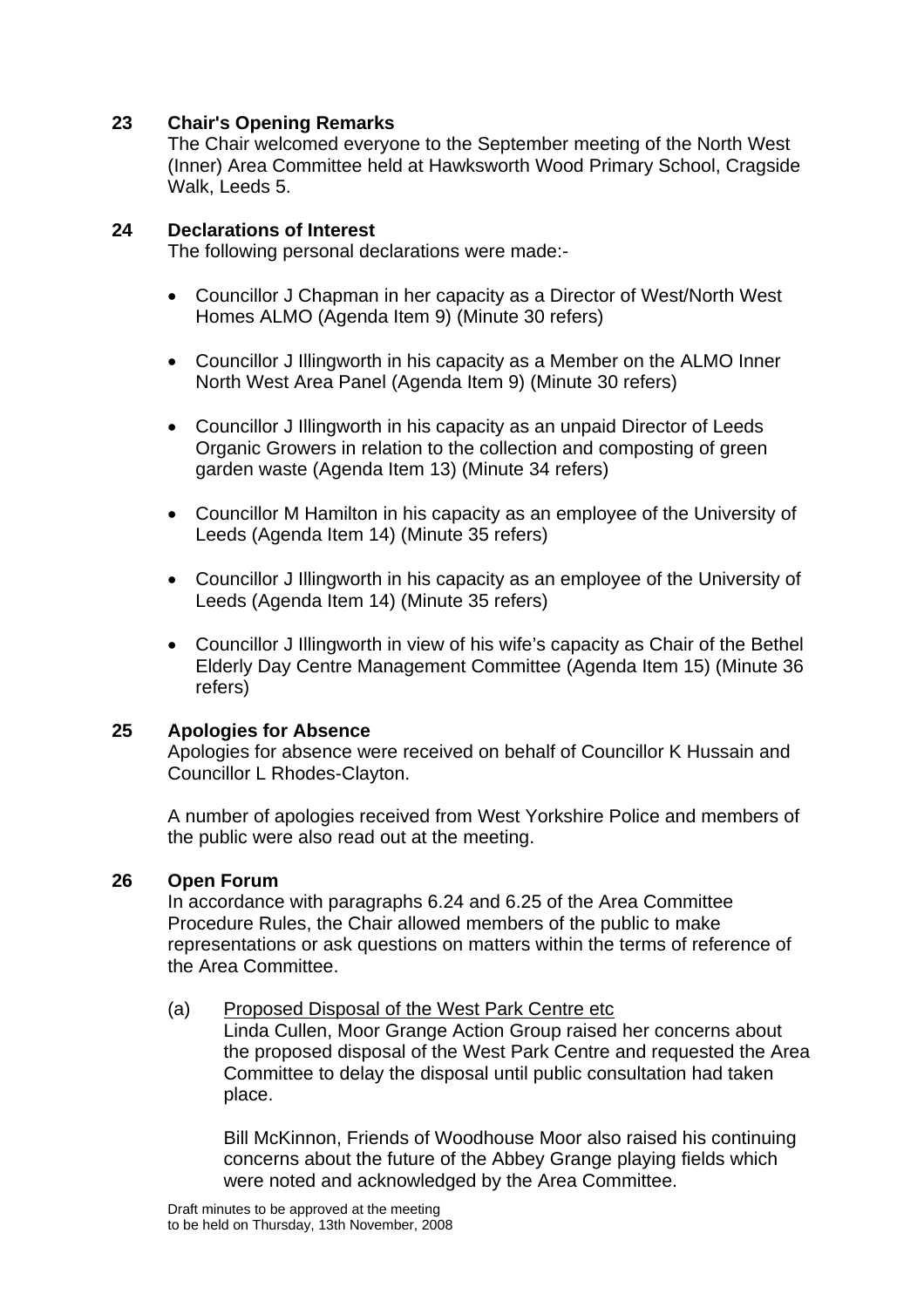Peter Owen, Spen Hill Residents Association updated the meeting on the current position in relation to the negotiations by Wades Charity regarding West Park playing fields.

Following a brief discussion, it was moved by Councillor B Atha and seconded by Councillor L Yeadon that the proposed disposal of the West Park Centre be not supported, but to retain the building as an arts centre.

An amendment was moved by Councillor P Ewens and seconded by Councillor M Hamilton that this matter be deferred until the November meeting to enable the Area Committee to receive a report on the full facts of this proposal.

The amendment was voted upon and carried.

In relation to the West Park playing fields issue, Sheila Fletcher, North West Area Management agreed to investigate the matter further and at the request of the meeting to write to the Diocese conveying this Committee's opposition to the selling off of the site.

#### (b) HMO Licensing in the Area of Housing Mix

Dr Richard Tyler, Leeds HMO Lobby referred to the meeting held on 14<sup>th</sup> August 2008 of the Leeds Shared Housing Group to discuss issues around additional HMO licensing. It was reported that the group had agreed that there was a general agreement from those present that the Inner North West Area was not a priority for consideration as a Mixed Community Area and that hence additional licensing was currently not a priority for the NW Inner area.

Dr Tyler stated that he was not present at the meeting, that there was no representation from the Headingley ward and he did not support the resolution of the Shared Housing Group and argued in favour of Additional HMO Licensing.

In concluding, on behalf of Leeds HMO Lobby, he requested that the Area Committee should return to the matter, through its Housing Strategy Group.

Following a brief discussion, the Committee agreed to address this issue at a forthcoming meeting of the Housing Strategy Group.

(Councillor J Chapman joined the meeting at 7.20pm during discussions of the item regarding the proposed disposal of the West Park Centre)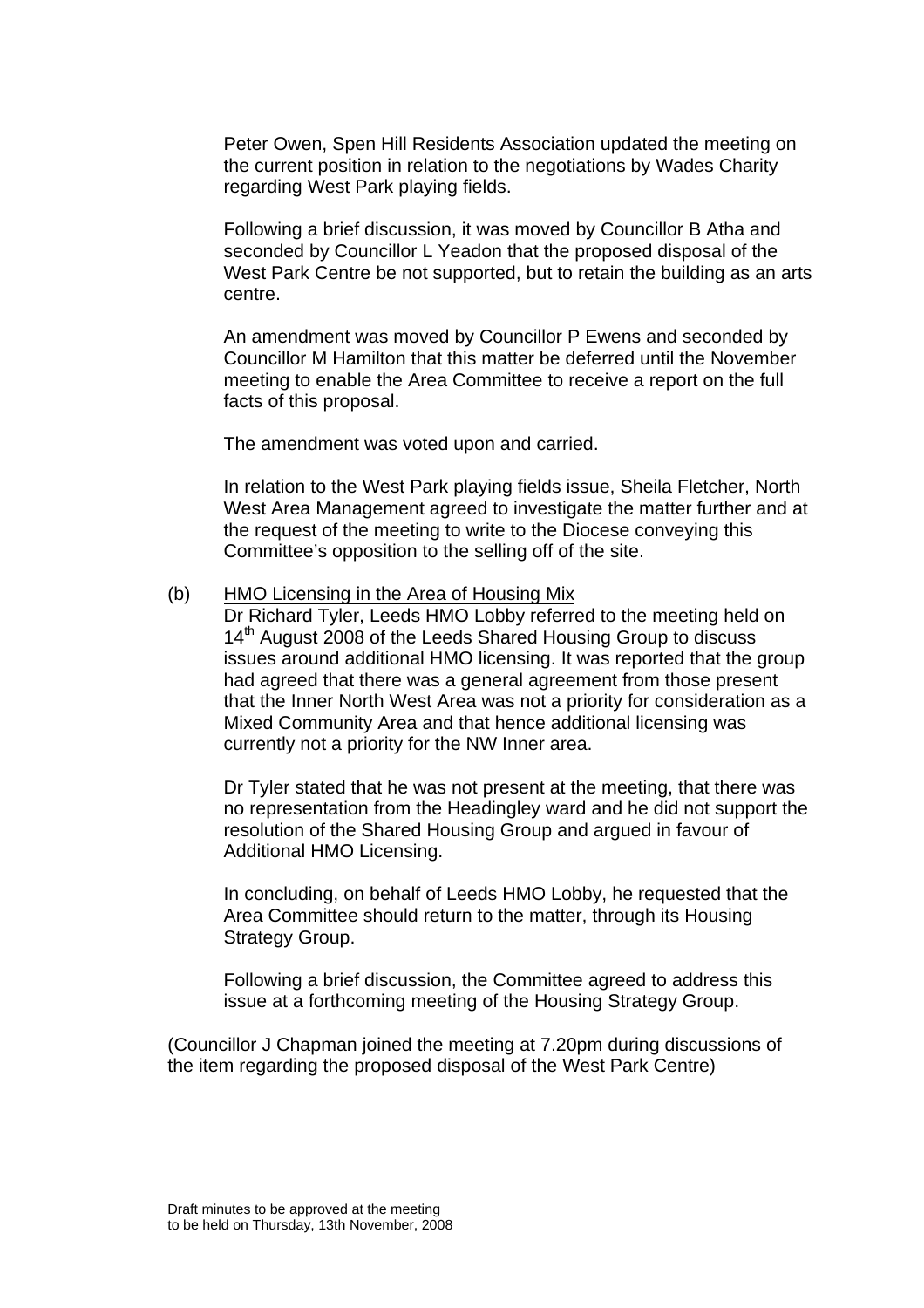## **27 Minutes of the Previous Meetings RESOLVED –**

- (a) That the minutes of the meeting held on  $3<sup>rd</sup>$  July 2008 and  $31<sup>st</sup>$  July 2008 be approved as a correct record.
- (b) That the update on matters arising from the previous minutes be noted.

## **28 Matters Arising from the Minutes**

- (a) Section 106 Planning Agreements (Minute 8(a) refers) Dr Richard Tyler, Leeds HMO Lobby informed the meeting that the Council were due to publish a Supplementary Planning Document on  $29<sup>th</sup>$  September 2008. The Committee noted that there would be a six week consultation period and Dr Tyler urged Members to respond to the proposal to seek off-site provision of affordable housing.
- (b) Woodhouse Moor Proposed Bus Lane (Minute 8(b) refers) The Chair informed the meeting that he had received a reply from the Transport Strategy Department regarding plans for a proposed bus lane on Woodhouse Moor.

Following a brief discussion, it was agreed to discuss this issue at the next meeting of the Transport Sub Group, together with issues relating to the A65 as suggested by Councillor J Illingworth.

(c) Area Delivery Plan 2008/11 (Minute 20 refers) Dr Richard Tyler, Leeds HMO Lobby referred to the above issue and enquired why the document had not been circulated to interested parties.

Sheila Fletcher, North West Area Management responded and informed the meeting that following an Area Delivery Plan Member working group, amendments had been made to the document which would then be circulated to the Chair for his approval. Following this, the Area Delivery Plan would be circulated to Members and interested parties.

(d) Future Plans for Partnership Working (Minute 21 refers) Dr Richard Tyler, Leeds HMO Lobby made reference to the Ward Forums and Area Committee Sub Groups and enquired why the Housing Strategy Group, Central Headingley Strategy Group and Private Rented Sector Strategy Group were omitted from the report.

Sheila Fletcher, North West Area Management responded and agreed to investigate the matter further with a report back at the next meeting in November 2008 on progress.

## **29 Area Committee Roles for 2008/09**

The Director of Environment and Neighbourhoods submitted a report presenting the Area Committee with details of their area function schedules and roles in relation to these service areas for 2008/09.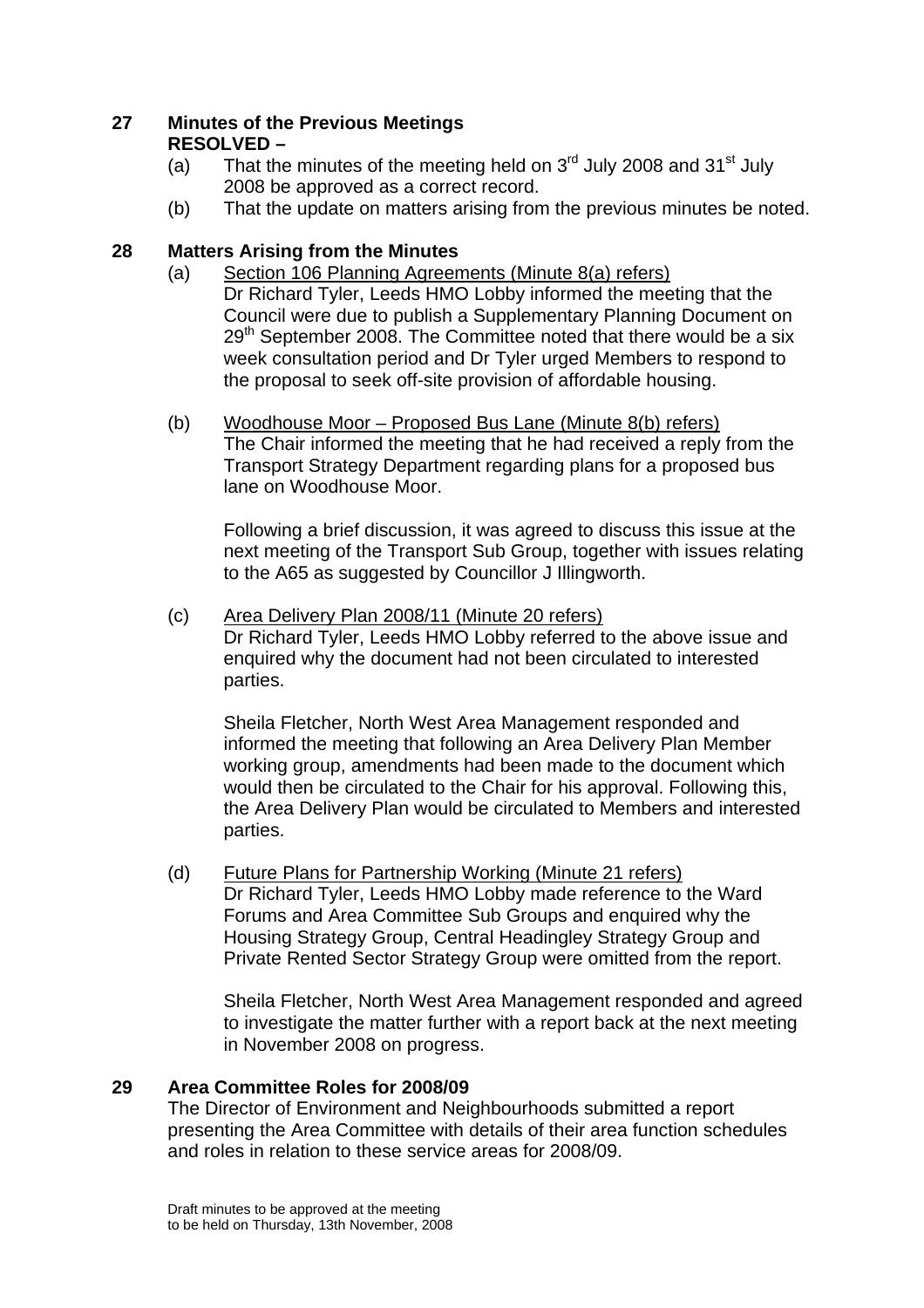Appended to the report was a copy of the following document for the information/comment of the meeting;-

'Area Committee Roles for 2008/09 – Report of the Director of Environment and Neighbourhoods – Executive Board –  $16<sup>th</sup>$  July 2008'

Steve Crocker, West and North West Area Manager presented the report and responded to Members' queries and comments.

Discussion ensued on the contents of the report and appendices.

In summary, specific reference was made to the following issues:-

- that departmental representatives should be invited to Area Committee meetings to ensure monitoring of activity
- that the Area Committee should undertake a review of delegated community centres to ensure that they meet the local needs
- that wherever possible, future presentations to the Area Committee should be staggered to compensate for additional workloads etc.

**RESOLVED –** That the contents of the report and appendices be noted.

#### **30 Area Partnerships Arrangements**

The Director of Environment and Neighbourhoods submitted a report with a view to clarifying proposals for partnership arrangements that were presented at the Special Area Committee meeting on 31<sup>st</sup> July 2008. Members were also requested to confirm their agreement for representatives to those partnership groups outlined in the report.

Sheila Fletcher, North West Area Management presented the report and responded to Members' queries and comments.

Discussion ensued on the contents of the report.

Specific reference was made to the concerns expressed that the Health and Well-Being partnership had not yet been established as partnership arrangements were currently being worked up with the Primary Care Trust.

#### **RESOLVED** -

- (a) That the contents of the report be noted.
- (b) That this Committee confirms their agreement for representations to the partnership groups as outlined in paragraph 7 of the report and subject to corporate approval through the Member Management **Committee.**

#### **31 Headingley Primary School**

The Director of Environment and Neighbourhoods submitted a report on progress in relation to Headingley Primary School.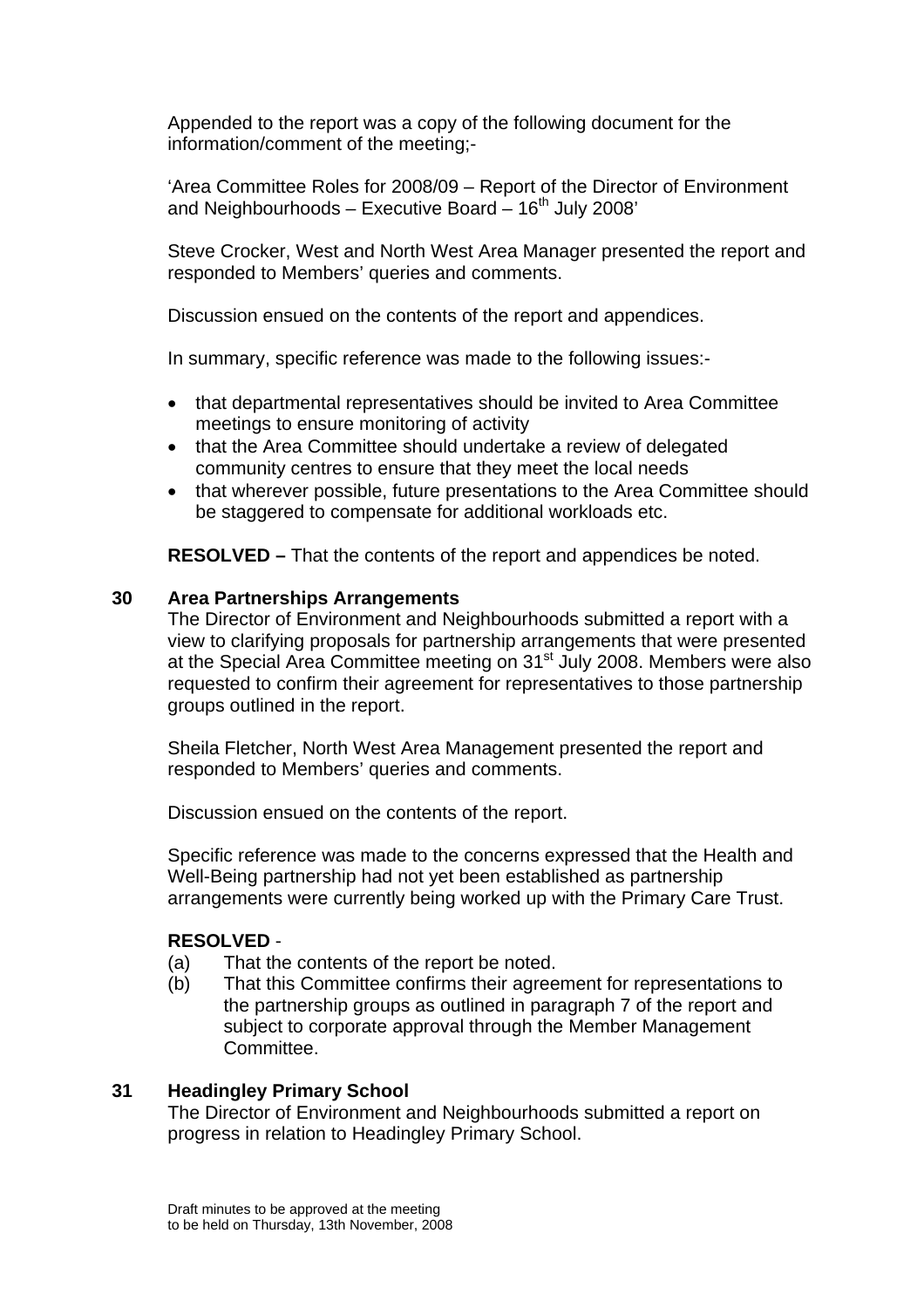Sheila Fletcher, North West Area Management presented the report and responded to Members' queries and comments.

Discussion ensued on the contents of the report.

Specific reference was made to the consultation undertaken on proposals to transfer funding allocated to the Town and District Centre Regeneration Scheme to Headingley Development Trust.

It was reported that initial analysis had indicated approximately 10-1 in favour of the transfer to fund Headingley Development Trust's proposals to develop the former primary school and the Area Committee's support for this was now required.

#### **RESOLVED –**

- (a) That the contents of the report be noted.
- (b) That this Committee supports the transfer of funding allocated to Headingley under the Town and District Centre Regeneration Scheme to fund the proposed redevelopment of the former Headingley Primary School.
- **32 Hyde Park and Woodhouse Designated Public Places Order Update**  Referring to Minute 11 of the meeting held on 3<sup>rd</sup> July 2008, the Director of Environment and Neighbourhoods submitted a report on progress in relation to the Hyde Park and Woodhouse Designated Public Places Order.

Jason Singh, Deputy Area Manager, presented the report and responded to Members' queries and comments.

At the request of the Chair, Martin Patterson from St George's Crypt was also in attendance.

Detailed discussion ensued on the contents of the report.

In summary, specific reference was made to the following issues:-

- clarification of the timing and impact on Woodhouse Moor with the need for a baseline to be established to move the process forward and to include evidence in presented to Licensing Committee
- the need for the DPPO to cover Woodhouse Moor and surrounding greenspaces and for further work to be undertaken with West Yorkshire Police to establish boundaries
- clarification of the temporary relocation of St George's Crypt, should the DPPO be temporary or permanent *(The Deputy Area Manager responded and stated that the legislation required a DPPO to be formally cancelled, rather than to be set up temporarily)*

## **RESOLVED –**

(a) That the contents of the report and appendices be noted.

Draft minutes to be approved at the meeting to be held on Thursday, 13th November, 2008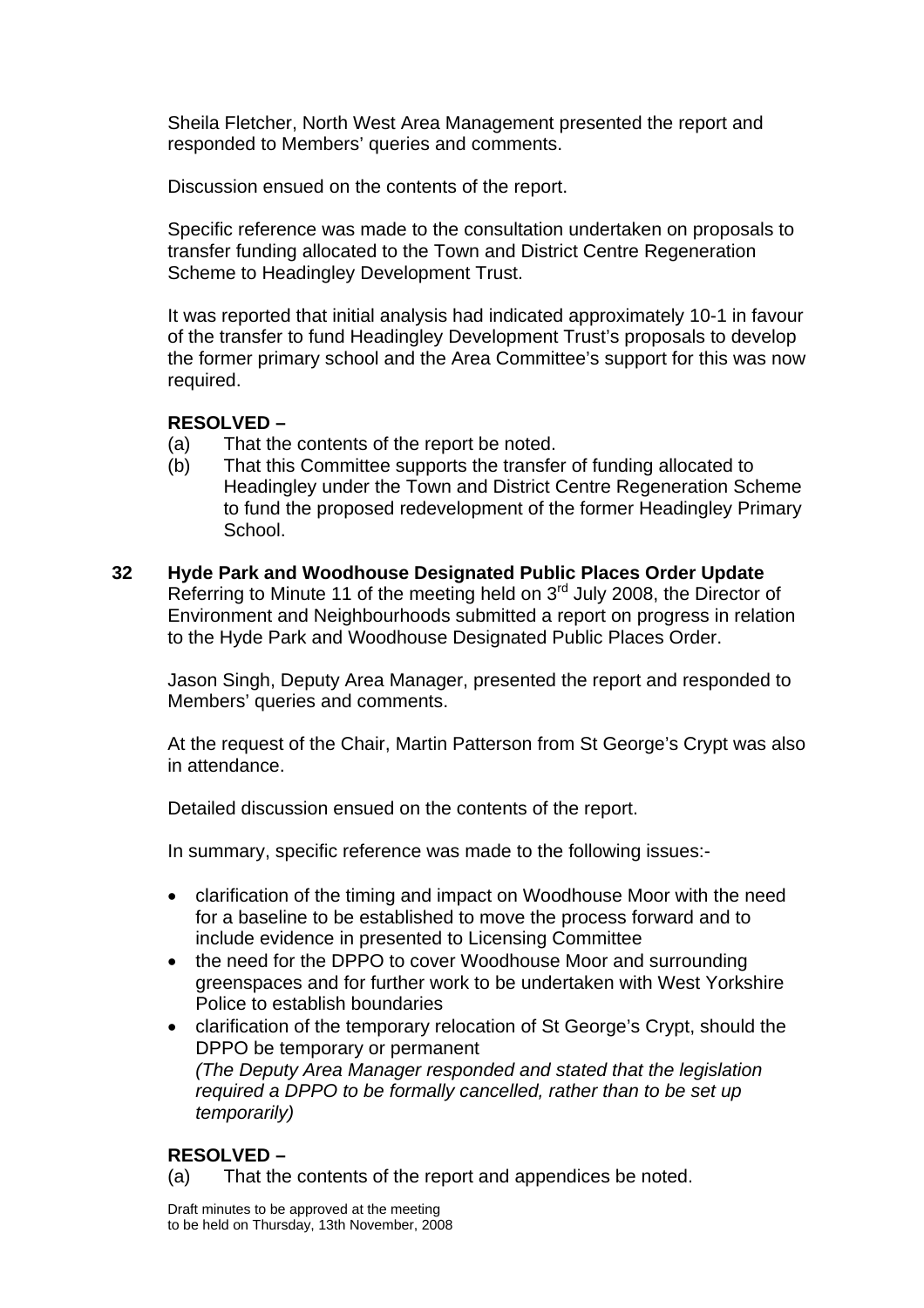(b) That this Committee supports the approach of creating two DPPOs covering Little London and Little Woodhouse immediately with consultation for a further DPPO to cover Woodhouse Moor and nearby residential areas and greenspaces to be commenced in September/ October 2008.

#### **33 Forum and Sub Group Update Report**

The Director of Environment and Neighbourhoods submitted a report providing the meeting with full minutes and key messages from ward forums and sub groups that have taken place since the last Area Committee.

Discussion ensued on the contents of the report and appendices and Councillor J Illingworth made specific reference to St Ann's Mills, Kirkstall where it was agreed that the issues of concern would be debated at the next meeting of the Planning Sub Group.

**RESOLVED –** That the contents of the report and appendices be noted.

#### **34 Streetscene Services - North West (Inner) Area**

A report of Streetscene Services on streetscene services within the North West (Inner) area was submitted.

The following officers' were in attendance:-

Andrew Mason, Chief Environmental Services Officer Stephen Smith, Head of Environmental Services Ruth Lees, West North West Environmental Action Team Manager

Andrew Mason, Stephen Smith and Ruth Lees presented the report highlighting the key services provided by streetscene services within the NW Inner area.

Detailed discussion ensued on the contents of the report and appendices and for ease of reference, the Chair invited each Member to make representations on the report content.

In summary, specific reference was made to the following issues:-

- the poor service provided when the public contacted Streetscene and the general attitude of front line staff
- the need to provide a better service around bin collections and to consider additional resources in this regard
- the continuing problems associated with landlords illegally dumping skips and the on-going difficulties encountered during Freshers' Week
- the need to provide more bins within the NW Inner area and to encourage people to report their complaints using different methods of communication
- the concerns expressed about the long delay in producing this report to this Committee and that parts of the report were factually incorrect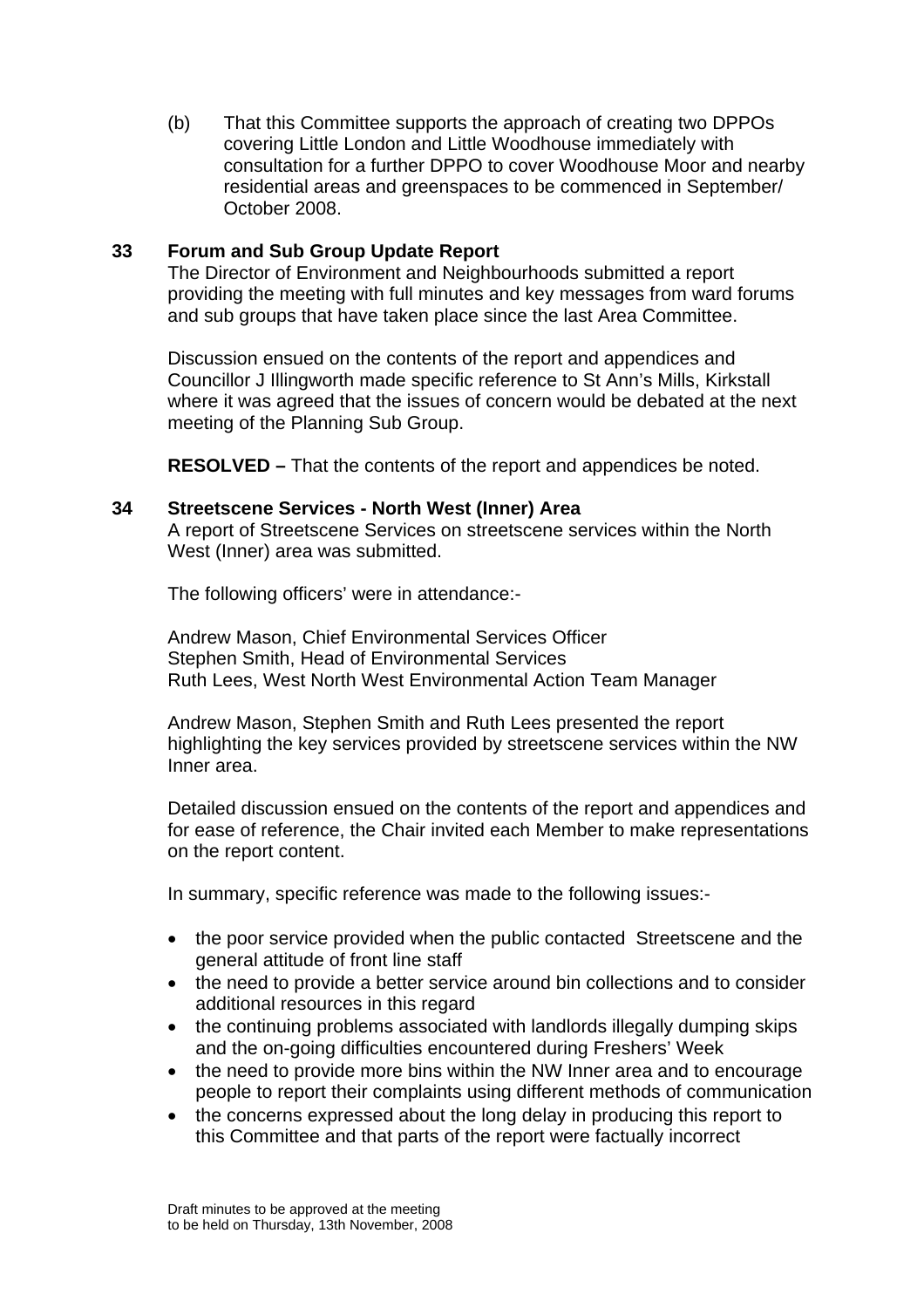- the need for weekly street cleaning and to commit more resources to the NW Inner area in view of its unique problems
- the concerns expressed about the increasing number of e mails received by Elected Members on a weekly basis from members of the public complaining about the service and the on-going communication problems within streetscene sevices
- the need to identify specified areas for enforcement within the NW Inner area
- the need for recycling measures to be made clearer with a view to helping the public
- the need for a more regular programme in relation to street gully cleaning
- the need to involve the universities and students' union more in streetscene issues and to address the shortfall of resources, especially within the Headingley Ward

The Chair then invited a 'sample' number of comments from members of the public prior to concluding discussions on this issue.

Officers from Environmental Services responded to the specific details raised at the meeting and gave an undertaking that such issues would be addressed without delay.

## **RESOLVED –**

- (a) That the contents of the report, together with the service delivery information that Streetscene provided for the North West Inner area be noted.
- (b) That the Chief Environmental Services Officer be requested to meet with each ward member of the Committee to discuss their individual priorities within the NW Inner area and to prepare a further report for consideration to a future meeting on the resource implications arising from these discussions.
- (c) That the work to be undertaken by the Leeds Student's Union around educating people in relation to recycling initiatives be fed into the Streetscene Sub Group.

#### **35 Student Accommodation Change-over : Feedback from activities**

The Director of Environment and Neighbourhoods submitted a report providing the meeting with an overview of the increased services in operation across the student areas from 20<sup>th</sup> June to 18<sup>th</sup> July 2008.

## **RESOLVED** –

- (a) That the contents of the report, together with the initiatives undertaken and feedback received be noted.
- (b) That this Committee supports the continuation of the Student Changeover initiative.
- (c) That this Committee supports the recommendations for next year as outlined in the report now submitted.